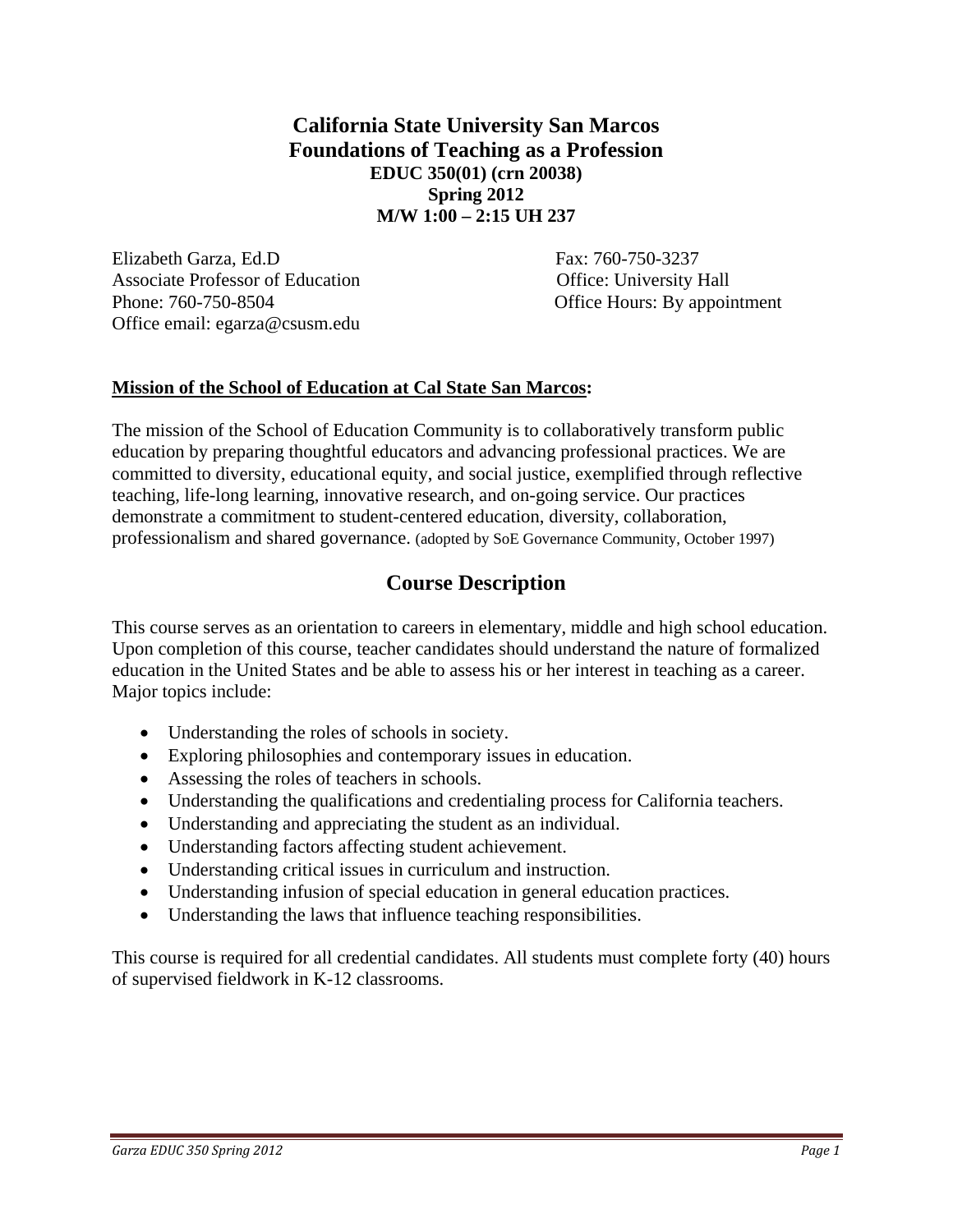## **Teaching Performance Expectation (TPE) for EDUC 350**:

A primary goal of EDUC 350 is to begin the process of developing teacher candidates to become professional educators. The following TPE of the California Commission for Teacher Credentialing is expected to be met during this course:

## **TPE 12: Professional, Legal and Ethical Obligations**

Candidates are aware of their own personal values and biases and recognize ways in which these values and biases affect the teaching and learning of students. They resist racism and acts of intolerance. Candidates appropriately manage their professional time spent in teaching responsibilities to ensure that academic goals are met. Candidates for a Teaching Credential understand and honor legal and professional obligations to protect the privacy, health, and safety of students, families, and other school professionals. They are aware of and act in accordance with ethical considerations and they model ethical behaviors for students. Candidates understand and honor all laws relating to professional misconduct and moral fitness.

### **Teaching Performance Assessment for Developing as a Professional Educator**

The successful completion of the personal philosophy assignment is a requirement for completion of this course and is a component of partially meeting the TPE described above. This statement will be used for assessment both in the course and at completion of the School of Education program. Retain an electronic copy of your statement for submission for your portfolio at the completion of your teacher education program.

### **Authorization to Teach English Learners:**

The Cal State San Marcos credential programs have been specifically designed to prepare teachers for the diversity of languages often encountered in California public school classrooms. The authorization to teach English learners is met through the infusion of content and experiences within the credential program, as well as additional coursework. Students successfully completing this program receive a credential with authorization to teach English learners.

(approved by CCTC in SB 2042 Program Standards, August 2002)

### **Special Education Inclusion:**

Consistent with the intent to offer a seamless teaching credential in the School of Education, this course will introduce the collaborative infusion of special education competencies that reflect inclusive educational practices. Students will demonstrate a knowledge of laws and dispositions that relate to special education through a variety of activities such as the viewing and analysis of the video F.A.T. City, reading and analysis of special education law, and *Creating an Inclusive School*.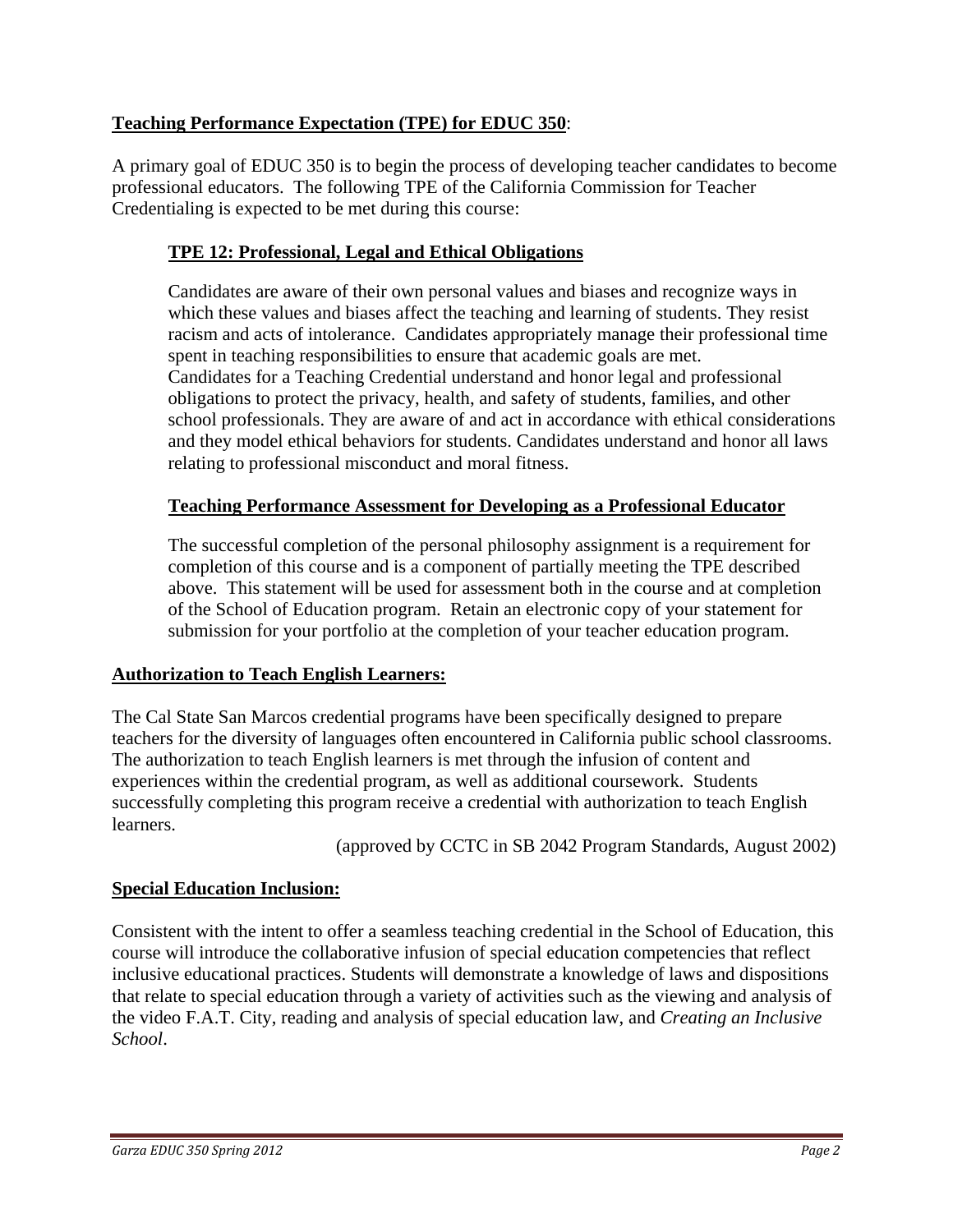**Students with Disabilities Requiring Reasonable Accommodations:**Students are approved for services through the Disabled Student Services Office (DSS), CRA 4300. This office can be contacted by phone at (760) 750-4905, or TTY (760) 750-4909. Students authorized by DSS to receive reasonable accommodations should meet with their instructor during office hours or, in order to ensure confidentiality, in a more private setting.

**All University Writing Requirement**: In keeping with the All-University Writing Requirement, all 3 unit courses must have a writing component of at least 2,500 words (approximately). This will be met through written assignments.

# **CSUSM Academic Honesty Policy:**

Students will be expected to adhere to standards of academic honesty and integrity, as outlined in the Student Academic Honesty Policy. All written work and oral presentation assignments must be original work. All ideas/materials that are borrowed from other sources must have appropriate references to the original sources. Any quoted material should give credit to the source and be punctuated with quotation marks.

Students are responsible for honest completion of their work including examinations. There will be no tolerance for infractions. If you believe there has been an infraction by someone in the class, please bring it to the instructor's attention. The instructor reserves the right to discipline any student for academic dishonesty in accordance with the general rules and regulations of the university. Disciplinary action may include the lowering of grades and/or the assignment of a failing grade for an exam, assignment, or the class as a whole."

Incidents of Academic Dishonesty will be reported to the Dean of Students. Sanctions at the University level may include suspension or expulsion from the University.

## **Plagiarism:**

As an educator, it is expected that each student will do his/her own work, and contribute equally to group projects and processes. Plagiarism or cheating is unacceptable under any circumstances. If you are in doubt about whether your work is paraphrased or plagiarized see the Plagiarism Prevention for Students website http://library.csusm.edu/plagiarism/index.html. If there are questions about academic honesty, please consult the University catalog.

## **Use of Technology:**

Students are expected to demonstrate competency in the use of various forms of technology (i.e. word processing, electronic mail, Cougar Courses, use of the Internet, and/or multimedia presentations). Specific requirements for course assignments with regard to technology are at the discretion of the instructor. Keep a digital copy of all assignments for use in your teaching portfolio. All assignments will be submitted online, and some submitted in hard copy as well.

## **Special Note Spring 2012**

The California Faculty Association is in the midst of difficult contract negotiations with the CSU administration. In response to the CSU's stance, it is possible that the faculty union will call for a one-day strike or other work stoppage. When a decision for such action has been reached, you will be informed about the decision and of any disruption to the posted schedule.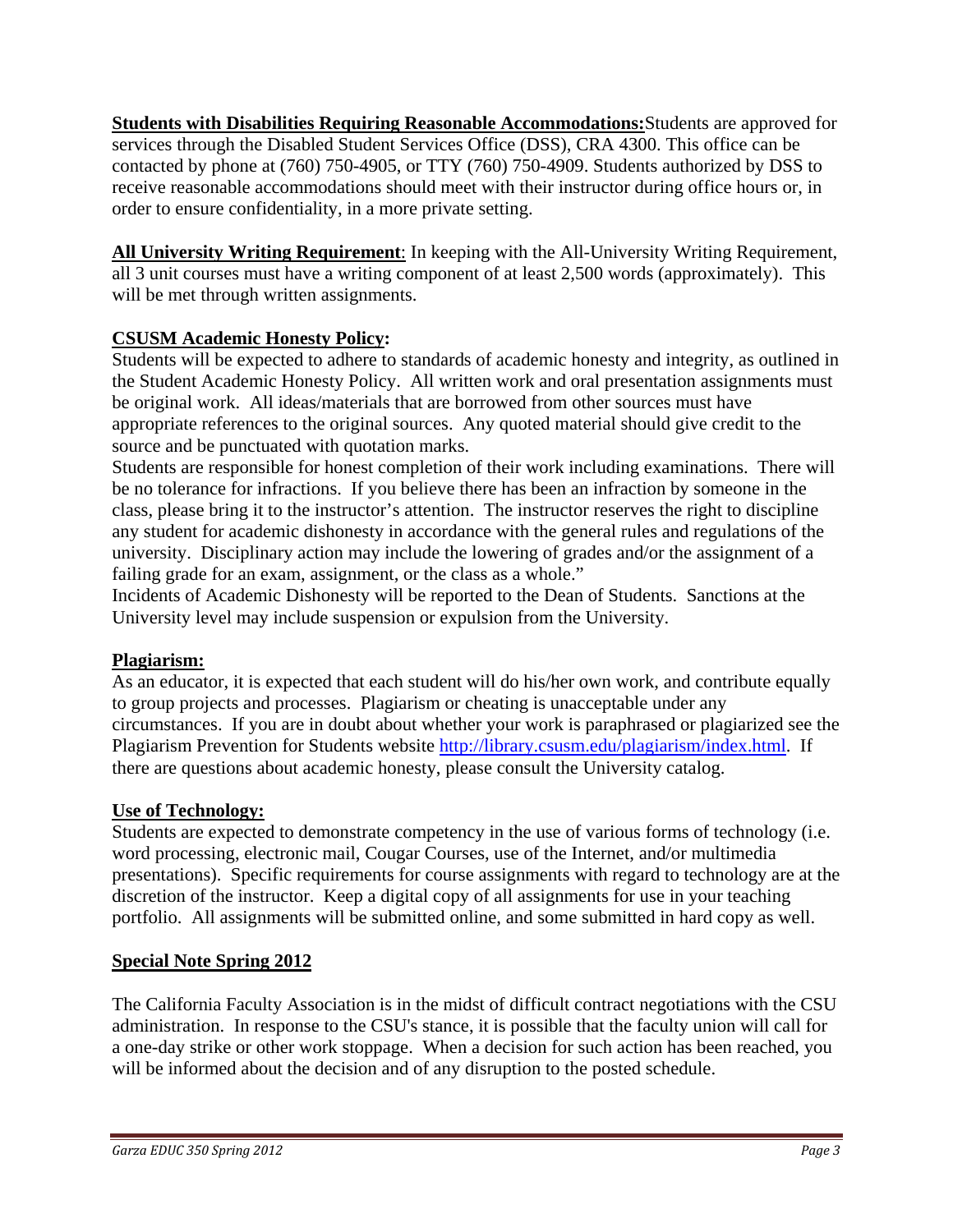## **Electronic Communication Protocol**

Electronic correspondence is a part of your professional interactions. If you need to contact the instructor, e-mail is often the easiest way to do so. It is my intention to respond to all received emails in a timely manner. Please be reminded that e-mail and on-line discussions are a very specific form of communication, with their own nuances and etiquette. For instance, electronic messages sent in all upper case (or lower case) letters, major typos, or slang, often communicate more than the sender originally intended. With that said, please be mindful of all e-mail and online discussion messages you send to your colleagues, to faculty members in the School of Education, or to persons within the greater educational community. All electronic messages should be crafted with professionalism and care.

Things to consider:

- Would I say in person what this electronic message specifically says?
- How could this message be misconstrued?
- Does this message represent my highest self?
- Am I sending this electronic message to avoid a face-to-face conversation?

In addition, if there is ever a concern with an electronic message sent to you, please talk with the author in person in order to correct any confusion.

#### **Credential Program Recommendations:**

As one of several evaluation methods, EDUC 350 course instructors are asked for feedback concerning credential candidates who are applying for programs at Cal State San Marcos. Keep in mind that your professionalism and hard work in this class not only affect your course grade, but also indicate your readiness for a credential program.

### **School of Education Attendance Policy:**

Due to the dynamic and interactive nature of courses in the School of Education, all students are expected to attend all classes and participate actively. Absences and late arrivals/early departures will affect the final grade. A minimum grade of  $C+$  is required in EDUC 350 to qualify as prerequisite for admission to the Cal State San Marcos teacher credential program. SOE attendance policy states: "At a minimum, students must attend 80% of class time, or s/he may not receive a passing grade for the course at the discretion of the instructor. Individual instructors may adopt more stringent attendance requirements." Should students have extenuating circumstances, please contact the instructor as soon as possible.

### **Class Discussions and Participation:**

Students will engage in student-centered learning each class session, and will be expected to actively participate.

- Do you participate in class discussions productively, sharing your knowledge and understandings?
- Do you interact productively with peers, taking on a variety of roles (leader, follower)?
- Do you contribute appropriately to group work—do you "do your share"?
- Are you able to accept others' opinions?
- Are you supportive of others' ideas?
- Do you support your peers during their presentations?
- Can you monitor and adjust your participation to allow for others' ideas as well as your own to be heard?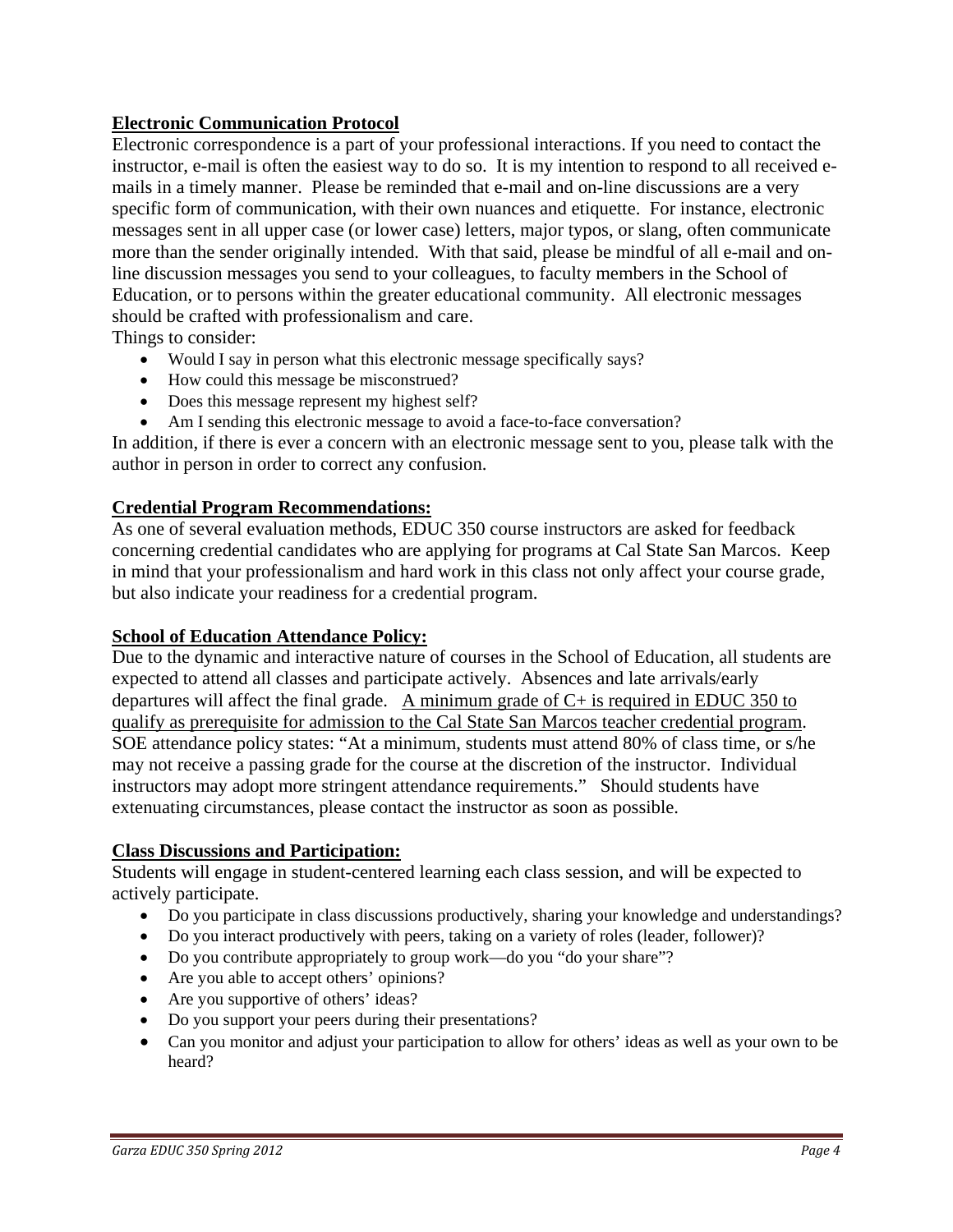# **Course Requirements**

Teacher education is a professional preparation program. It is expected that students will come to class prepared to discuss the readings, submit required assignments, and participate in class activities. Students are expected to adhere to academic honesty and integrity, standards of dependability, confidentiality and writing achievement. Because it is important for teachers to be able to effectively communicate their ideas to students, parents, colleagues, and administrators, writing that is original, clear and error-free is a priority for the School of Education.

Keep a digital copy of all assignments for use in your teaching portfolio. All assignments will be submitted online, and some will be submitted in hard copy as well. It is expected that work will be turned in on time. Please discuss individual issues with the instructor. Points will be deducted if assignments are submitted late (10% penalty per day late; no credit will be awarded if the assignment is one week late). Please note that late assignments will be given reduced points. *Assignments that are turned in a week late will be given a grade of zero.* 

Note: This is a hybrid class, which means one or more class sessions will be conducted on-line. It is your responsibility to complete the work assigned for each online class session. You will be graded for the content and participation in these required activities.

## **Required Texts:**

- Grant, Carl. A. & Gillette, Maureen. (2006). *Learning to Teach Everyone's Children: Equity, Empowerment*
- Villa, R. A. and Thousand, J. S. (2005). *Creating an Inclusive School* (2nd ed.). Alexandria, VA: Association for Supervision and Curriculum Development.
- Nieto, Sonia. (2006). *Why We Teach*. NY: Teachers College Press. ISBN 0807745936, Approximately \$12 - 20.

# **Field Work:**

In addition to in-class work, assigned readings and projects, students will participate in 45 hours of supervised fieldwork assignments in a variety of public school settings. Details on the fieldwork are found on the SoE syllabus webpage, at the top of the list of syllabi for this semester. Documentation of these hours is required to receive a grade in EDUC 350. Cal State San Marcos students are expected to adhere to professional standards in their dress and behavior in the field. Required clearances (fingerprints, TB test) are the responsibility of the student. A recommendation (usually from the classroom teacher where most of the fieldwork is done, also known as a Field Experience Recommendation) is a requirement for admission to the Cal State San Marcos Teacher Credentialing programs.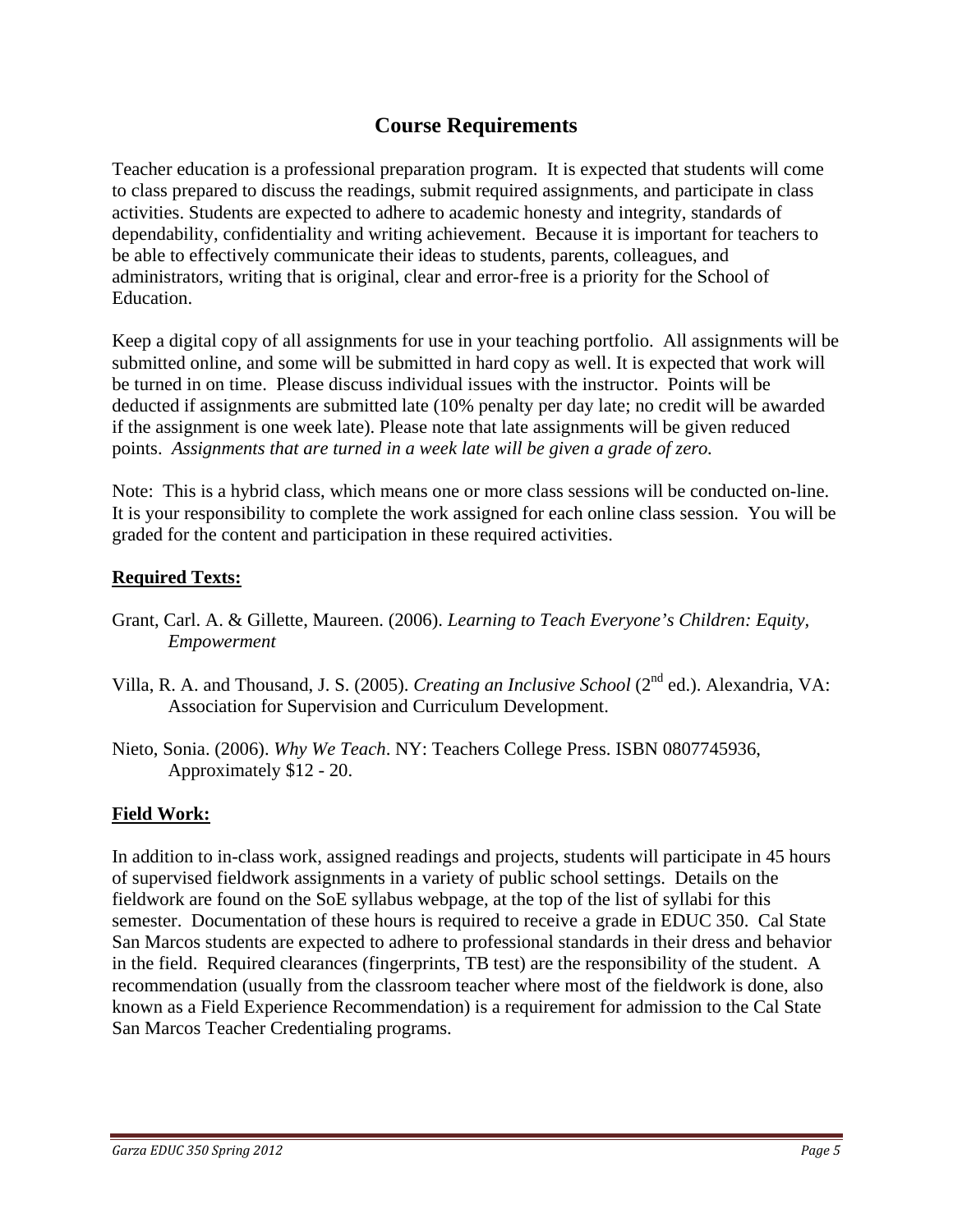### **Assignments and grading:**

#### **Grading Scale:**

Grades will be determined by the total number of points earned on a scale of 100 possible points:

 $A = 93-100$ ,  $A = 90-92$ ,  $B = 87-89$ ,  $B = 83-86$ ,  $B = 80-82$ ,  $C = 77-79$ ,  $C = 73-71$ ,  $C = 70-79$ 72,  $\mathbf{D} = 60 - 69$ ,  $\mathbf{F} = 0 - 59$ 

| Reading Logs                                                 | 14 points |
|--------------------------------------------------------------|-----------|
| Web based Learning                                           | 10 points |
| <b>Current Events Report</b>                                 | 6 points  |
| Special Education Inclusion (the Outsider) Essay             | 15 points |
| Interview of a Teacher Paper                                 | 18 points |
| Personal Philosophy of Schooling, Learning and Teaching      | 20 points |
| Classroom Observation Reports $(x 4)$                        | 12 points |
| Contemporary Issue in Education power point and presentation | 15 points |

### **Assignment Descriptions**

#### **1. Web based Learning**

Students will complete activities online in the Moodle shell (350 Cougar Course). The online readings, discussion forums and activities will be your online sessions indicated in the schedule**.**  Students should make sure to complete all the work. Failure to complete all the work for the online session in its entirety will count as an absence for one day. Work completed during online sessions is evaluated based on the extent to which it meets the requirements for each activity.

### **2. Reading log**

The reading log is an opportunity to reflect on learning about teaching through the assigned readings for each week. In the reading log, students do not summarize the readings but rather they respond to the readings: agreeing, disagreeing, noting specific insights and ideas, etc. Entries must refer to the readings. Entries should be 1 - 2 paragraphs in length (approximately 250 words). Log entries must be submitted via the course Cougar Course site by the due date for each entry in the course schedule.

*Bring a copy of the reading log entry with you to class on the due date and be prepared to share it with a partner.* No credit will be given for late reading log submissions. In extraordinary circumstances, if you do not have access to cougar course, please email it to the instructor.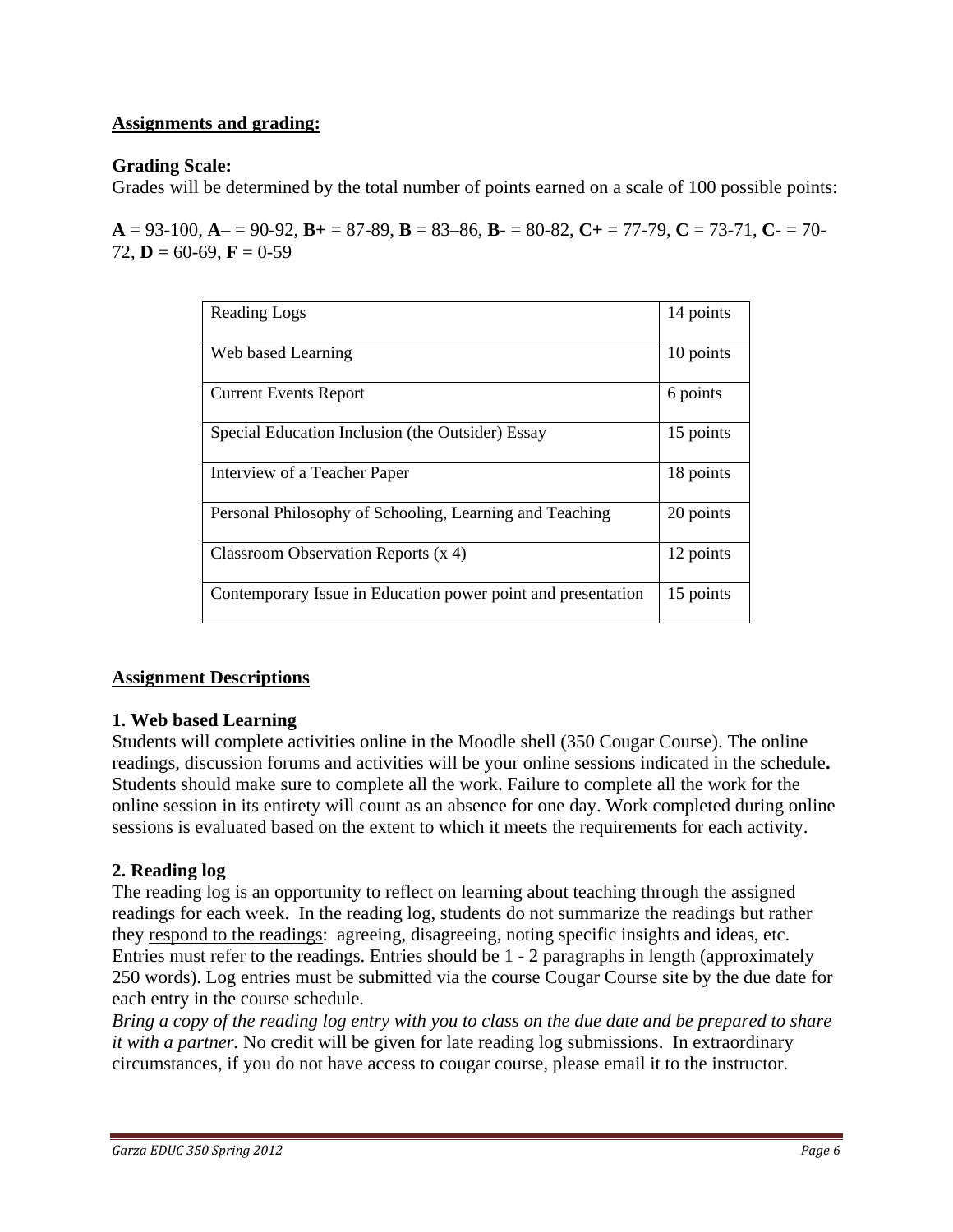## **3. Current events in education**

Students sign up for a date to be responsible for an oral presentation of a current event in education (CE) from the week's news in K-12 education (3 minute oral presentation). The CE information may be from television, radio, internet (e.g., www.edweek.org/), newspaper, or magazine, and may pertain to local, national/, or international educational issues. Students choose a CE of that they believe is of significance. After presenting, students go to the Cougar Course site and submit a one-sentence report, *a short (50 word) summary of your current event,*  under the "CE" ("Current Events") assignment, so that they can receive full credit. The content of CE presentations should correspond to the following checklist:

| The content of the presentations showing corresponds to the following encentrion |                                                |  |  |
|----------------------------------------------------------------------------------|------------------------------------------------|--|--|
|                                                                                  | <b>Item Needed in CE Presentation</b>          |  |  |
|                                                                                  | State the source of the CE information         |  |  |
|                                                                                  | Summarize main points of the CE information    |  |  |
|                                                                                  | Share one quote                                |  |  |
|                                                                                  | Explain why the information is of significance |  |  |

### **4. Special Education Inclusion (The "outsider") paper**

See detailed description below. Many students with special needs come to view themselves as *outsiders* because they are labeled as different from the typical student. Following the procedures written in the detailed description below students write a reflective essay about inclusion. Students submit the assignment on Cougar Course site.

### **5. Personal philosophy of schooling, learning and teaching**

See detailed description below. Students write a 4-5 page paper describing their current philosophy of schooling, learning and teaching following the template provided. The written report is submitted to the instructor via the Cougar Course site**.** 

### **6. Interview of a teacher**

See detailed description below. Students write a paper based on an interview of a teacher. The written report is due via the Cougar Course site. *Bring a copy of the paper with you on the due date. Be prepared to share it with a partner* 

## **7. Classroom observation reports**

Using the classroom observation instrument provided in class, complete the observation reports. Place all 4 reports in one document and submit to Cougar Courses

## **8. Contemporary issues in education power point and group presentation**

Choose (1) an issue that interests you (from the topics provided by the instructor) and work with the small group to which you are assigned to prepare a power point presentation. Research the issue together and prepare a collaborative power point presentation. The report should describe and analyze the issue. The power point presentation should follow the template (provided by instructor). *Each* group member must submit an individual reflection (approx. 350 words) that follows the reflection template (provided by instructor) to the Cougar Course site to receive credit for this assignment.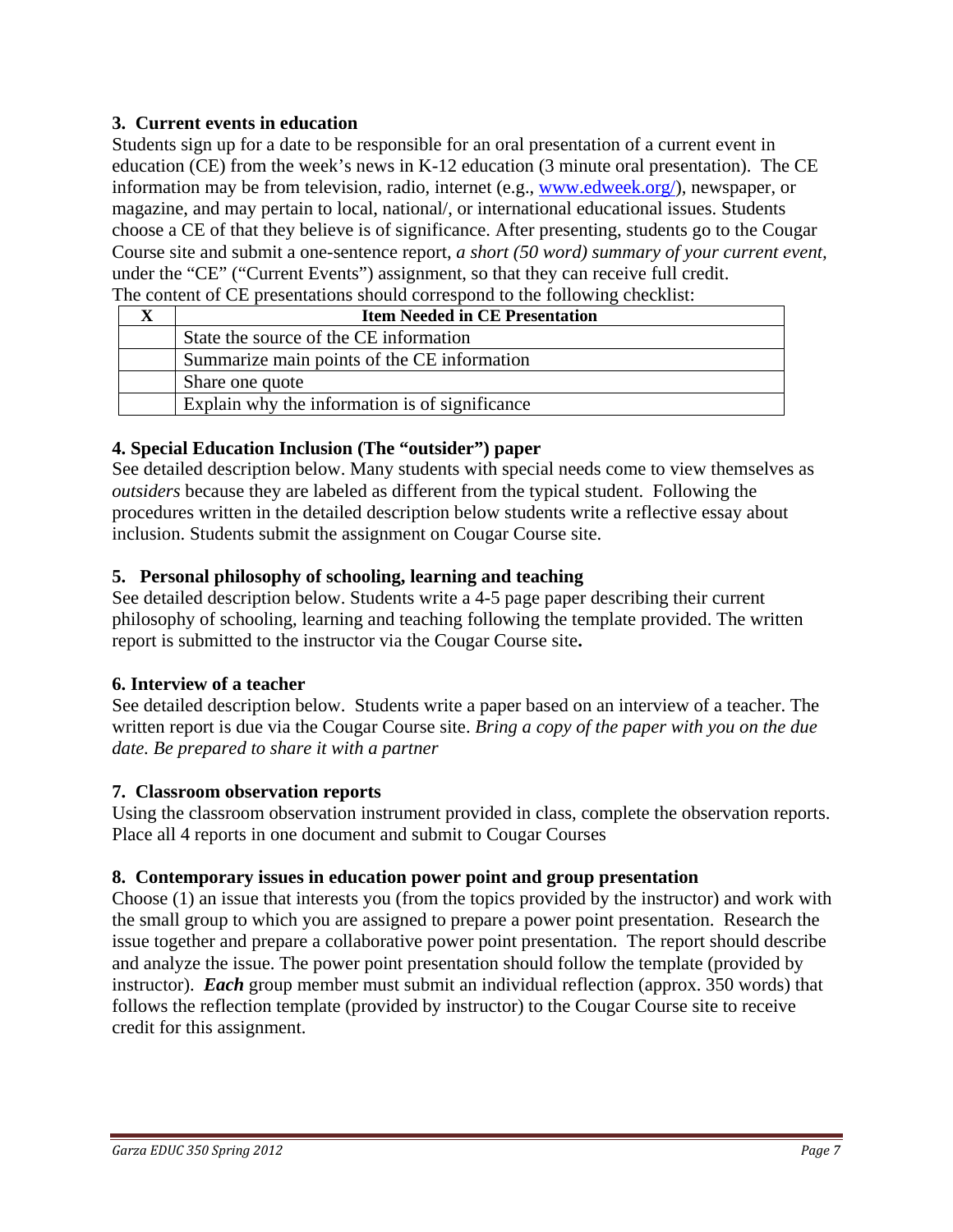### **Special Education Inclusion (The "Outsider") Paper Detailed Assignment Description**

Many students with special needs come to view themselves as *outsiders* because they are labeled as different from the typical student. But most have experienced some sense of being an outsider during their schooling, K-12.

After reading chapters 1-3 in *Creating an Inclusive School* and at least two of the *Voices of Inclusion*, (from the chapter in the Villa & Thousand text) students write **a reflective essay** (3 pages, double spaced, Times New Roman font, size 11).

| $\mathbf{X}$ | <b>Components of reflective essay</b>                                                                                                                                                                                                                                                                                                                                                                                                                                |  |
|--------------|----------------------------------------------------------------------------------------------------------------------------------------------------------------------------------------------------------------------------------------------------------------------------------------------------------------------------------------------------------------------------------------------------------------------------------------------------------------------|--|
|              | Describe and explain the reason(s) for your own (or a friend's) school experience that caused<br>you to feel like an outsider (such as differences due to gender, religion, looks, beliefs/interests, family<br>situation, academic ability, etc.)<br>What personal characteristics fostered your (or your friend's) feeling of being different?                                                                                                                     |  |
|              | Comment on this school experience that caused you to feel like an outsider<br>How did you react and cope with the situation?<br>Did you share your experience with any teachers? Did any teachers assist you?<br>$\bullet$<br>What could school staff, parents or friends have done to help?<br>$\bullet$<br>In what ways did this experience change you? What did you "learn" from this experience?<br>How might this experience make you a more sensitive teacher? |  |
|              | Make at least 1 specific connection to the VT text, making sure to quote the VT text in your<br>article and explain the connection.                                                                                                                                                                                                                                                                                                                                  |  |

Essays must include the components in the following checklist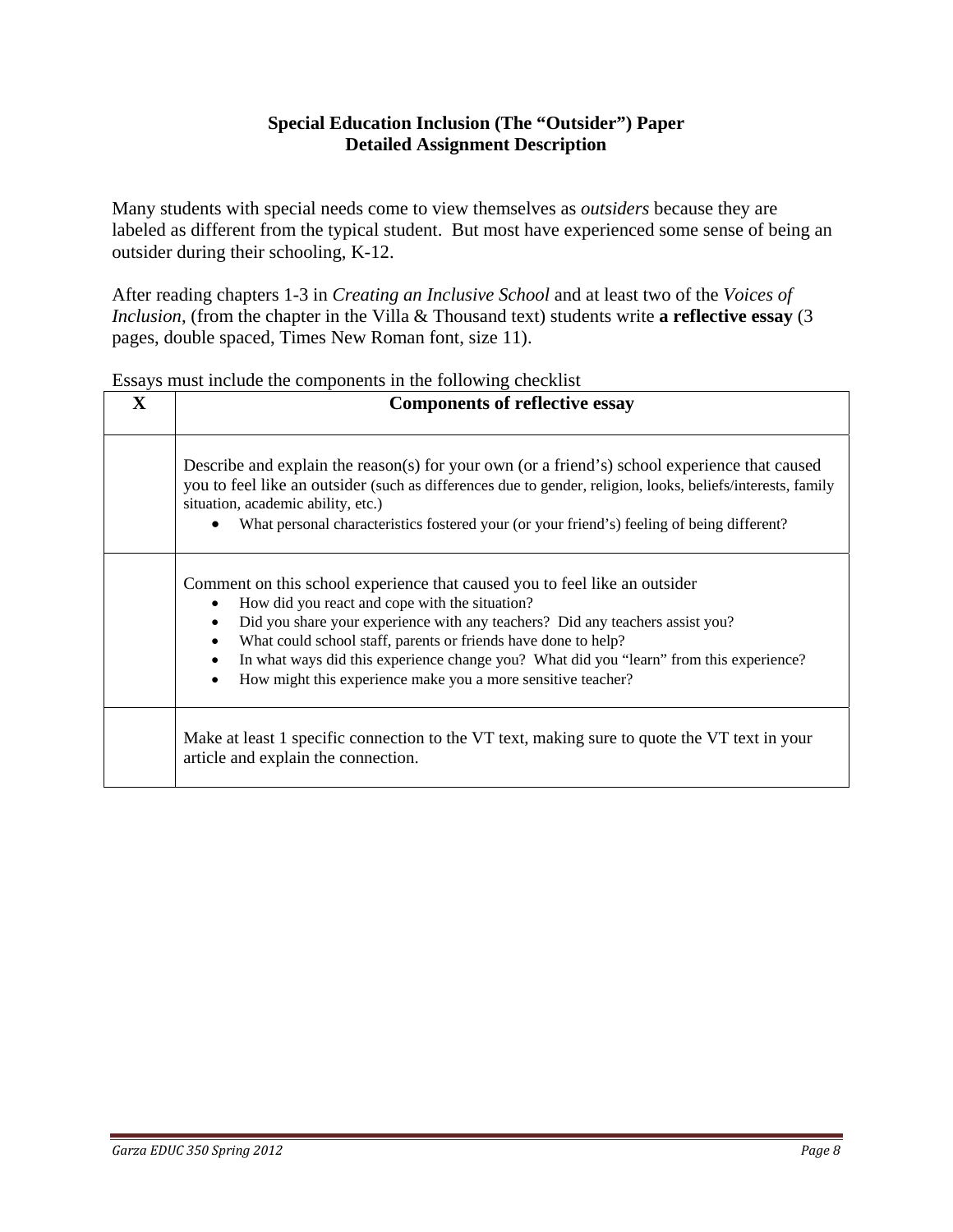#### **Interview of a Teacher Detailed Assignment Description**

The purpose is the Interview of a Teacher assignment is to gain insights about the profession of teaching by analyzing the information gathered by interviewing a teacher with a distinct philosophy and experience. First, students interview a teacher and take notes. Second, students use the information from the interview to write a 3–4 page **analytical paper** that contains all components indicated in the checklist.

#### *FIRST: Gathering information:*

 secondary school classrooms. Suggested questions are: Interview a current or retired teacher who has had at least 3 years of full–time experience in elementary, middle, or

- Why did the teacher choose to enter teaching? How attractive was the profession to prospective teachers at that time? What were the other career paths available; were any others seriously considered? Does the teacher have any regrets about becoming a teacher?
- What is the teacher's metaphor for "teaching" or "teacher"?
- What professional education did the teacher have? How helpful was it in learning to teach? At what point did the teacher feel comfortable as a teacher?
- made? To what extent were those moves voluntary? For current teachers, are further moves desired? If What career moves (school buildings, grade level, special students, subject matter, etc.) has the teacher so, what are they, and why?
- What were/are the teacher's goals for the education of students? Have these goals changed over the years?
- about his/her students' lives and needs? What have been the teacher's experiences with in working with students from different backgrounds? What are the main features of the teacher's approach toward teaching? How did/does the teacher learn
- individual students or activities, or are the memories more general? What are some favorite memories from the teacher's classroom? Does the teacher tend to remember
- What have been the major joys and frustrations of teaching? On what issues does the teacher feel strongly about making changes in the way that schooling occurs now? What does the teacher think of current "hot issues" in education? How does the teacher take action to address new reforms that impact his/her classroom?
- What has the teacher learned from being a teacher?

#### *SECOND: Write Analytical Paper*

After gathering information through the interview, students use the guidelines in the checklist below to ensure that their analytical paper contains all required components.

| X                                                                                      | components of analytical paper                                                                  |  |
|----------------------------------------------------------------------------------------|-------------------------------------------------------------------------------------------------|--|
|                                                                                        | Introduction<br>Briefly describe the teacher interviewed                                        |  |
|                                                                                        |                                                                                                 |  |
| Protect teacher's confidentiality by using a pseudonym and masking identifying details |                                                                                                 |  |
|                                                                                        | Describe 1st theme that characterizes the information and analyze it                            |  |
|                                                                                        | State the theme $\&$ state what the teacher said about it                                       |  |
|                                                                                        | Explain what this information shows about the benefits and challenges of being a teacher        |  |
| What connection is there to course content?                                            |                                                                                                 |  |
|                                                                                        | Describe 2nd theme that best characterizes the information and analyze it                       |  |
|                                                                                        | State the theme $\&$ state what the teacher said about it                                       |  |
|                                                                                        | Explain what this information shows about the benefits and challenges of being a teacher<br>٠   |  |
|                                                                                        | What connection is there to course content?                                                     |  |
|                                                                                        | Describe 3rd theme that best characterizes the information and analyze it                       |  |
|                                                                                        | State the theme & state what the teacher said about it                                          |  |
|                                                                                        | Explain what this information shows about the benefits and challenges of being a teacher        |  |
|                                                                                        | What connection is there to course content?                                                     |  |
|                                                                                        | Reflect on what you have learned from the interview. How does it confirm or challenge what you  |  |
|                                                                                        | have been learning about becoming a teacher? What are the implications of what you have learned |  |
|                                                                                        | through this interview for your thinking about becoming a teacher?                              |  |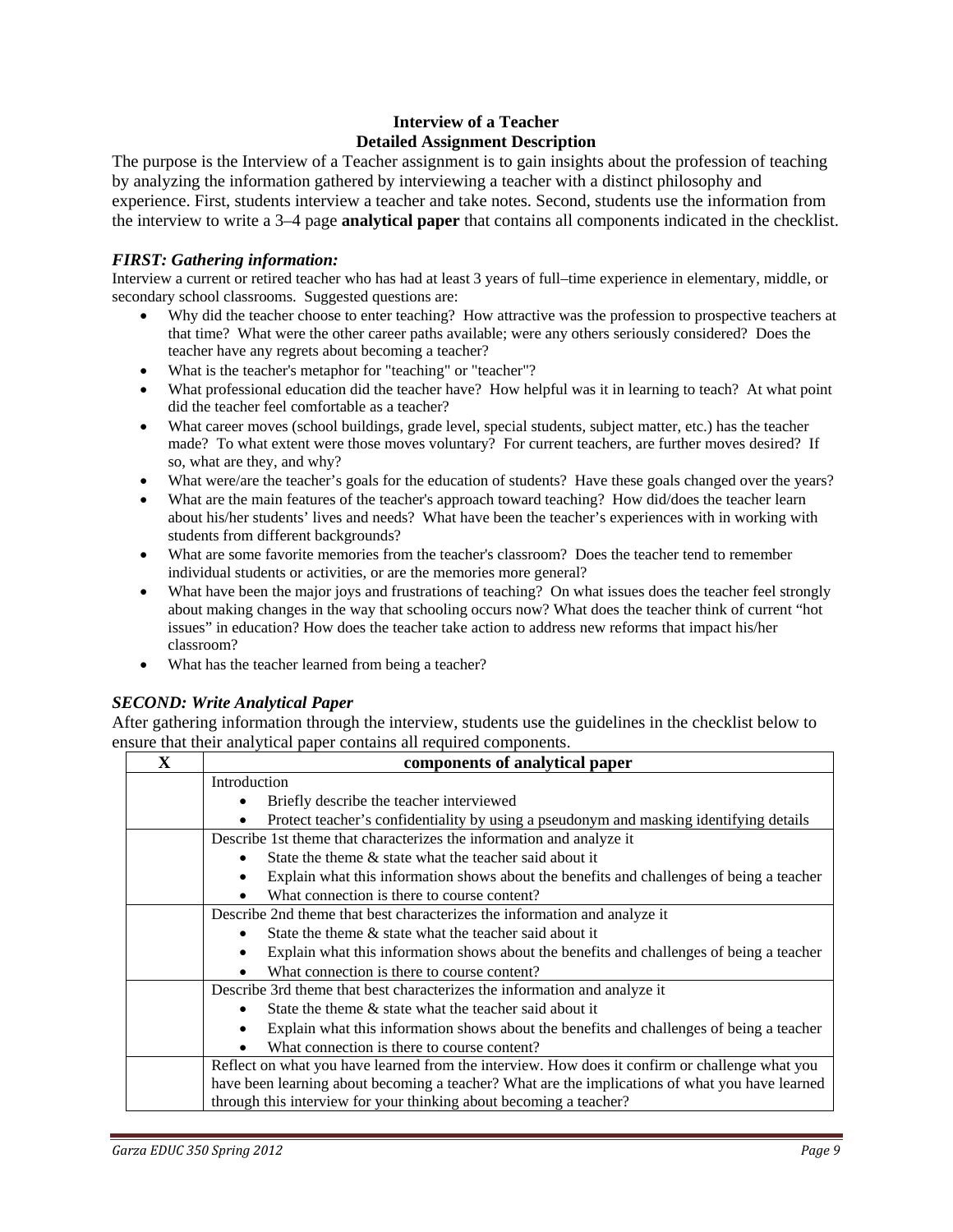### **Philosophy of Education Paper Detailed Assignment Description**

Write a 4-5-page paper (double-spaced) that explains your personal philosophy of schooling, learning and teaching. Follow the template below, and self-assess before you turn in the paper.

#### **Paper Introduction**

Name your philosophy (or combination of philosophies) as described by Grant & Gillette Ch 8. Explain why you are attracted to this philosophical stance. Is it due to your own schooling and/or background, what you've seen in schools since your own school days, the influence of particular persons, texts, other experiences with children/youth, etc.? Describe the level of schooling and subject field(s) you hope to teach.

#### **Nature of schooling**

Describe what you believe is the purpose of schooling in a democracy. How will you as a teacher help achieve these purposes? Give 1-2 examples of how this will look in your classroom/career.

#### **Nature of the learner**

Describe what you believe is the nature of the learner. What are your thoughts about the students you will teach? What do they need from a teacher? Give 1-2 examples of how this will look in your classroom.

#### **Nature of the teaching/learning process**

 meaningful learning activities? Describe what you believe is the nature of the teaching/learning process?. What do you believe counts as knowledge and how should it be presented? How will you as a teacher use subject matter and other experiences to guide students toward Give 1-2 examples of how this will look in your classroom.

#### **Teacher dispositions and actions**

 Describe what behavior (disposition/attitude & actions) you will exhibit in order to carry out your philosophical position.

Give 1-2 examples of how this will look in your career.

#### **Conclusion**

Recap your philosophy.

What are your outstanding questions/concerns/thoughts about becoming a teacher?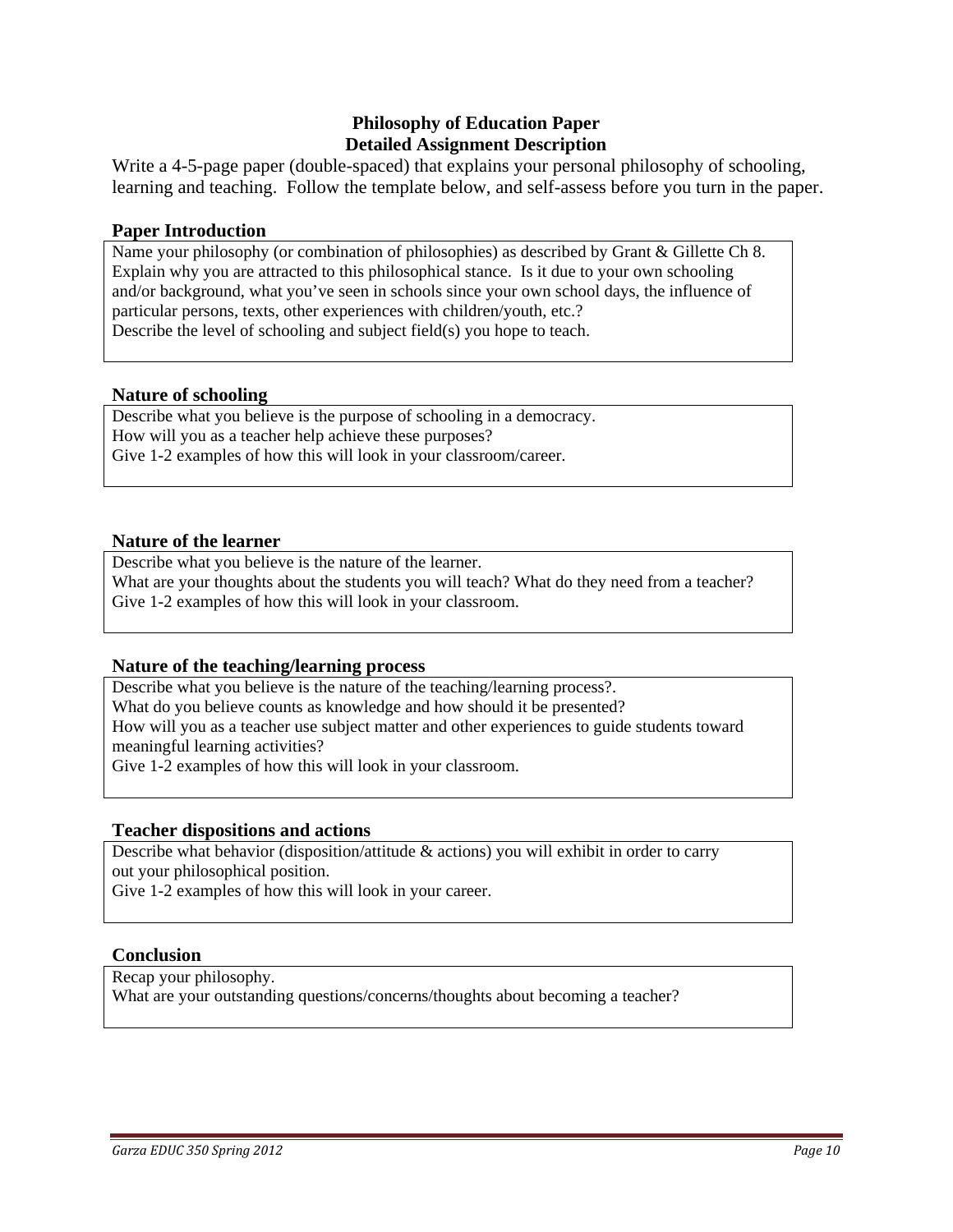## **EDUC 350 Course Schedule Spring 2012 Schedule is subject to change at the discretion of the instructor**

**Note:** As this is a hybrid course, some class sessions will be conducted online as indicated in the syllabus.

| <b>Date</b> | <b>Topics and activities</b>                   | <b>Assignment</b>                |
|-------------|------------------------------------------------|----------------------------------|
| Session 1   | Overview of the course $\&$ assignment         | <b>Readings:</b>                 |
| Monday      | description: Contemporary Issues in Education  | <b>TPE 12</b>                    |
| 23 Jan      |                                                | cougar course at cc.csusm.edu    |
|             |                                                | www.csusm.edu/coe/advising       |
| Session 2   | Mechanics of obtaining a credential: student   | <b>Readings:</b>                 |
| Wednesday   | services information session                   | <b>TPE 12</b>                    |
| 25 Jan      | Orientation to SoE programs                    | www.csusm.edu/coe/advising       |
| Session 3   | Introduction to teaching as a profession       | <b>Readings:</b>                 |
| Monday      |                                                | GG ch. 6                         |
| 30 Jan      |                                                | Due:                             |
|             |                                                | Current events reports           |
|             |                                                | Reading $log #1$                 |
| Session 4   | Consider teaching as a profession              | <b>Readings:</b>                 |
| W           | Assignment description: Philosophy of Ed       | GG ch. 6                         |
| 1 Feb       | paper                                          | Due:                             |
|             |                                                | Current events reports           |
| Session 5   | Identify & explore the elements of various     | <b>Readings:</b>                 |
| M           | educational philosophies.                      | GG ch. 8                         |
| 6 Feb       |                                                | GG p. 61-62                      |
|             | Assignment description: Special Ed. inclusion  | GG p. 330-331                    |
|             | ("outsider") paper                             | Due:                             |
|             |                                                | Current events report            |
|             |                                                | Reading Log # 2                  |
| Session 6   | Identify $\&$ explore the elements of various  | <b>Readings:</b>                 |
| W           | educational philosophies.                      | GG ch. 8                         |
| 8 Feb       |                                                | GG 61-62                         |
|             |                                                | Due:                             |
|             |                                                | Current events reports           |
|             |                                                | Waiver obsrv hrs (if applicable) |
| Session 7   | View & discuss F.A.T. City video               | <b>Readings:</b>                 |
| M           |                                                | VT ch. 1, 2 & 3                  |
| 13 Feb      |                                                | Due:                             |
|             |                                                | Contemp. issue topic             |
|             |                                                | Reading Log #3                   |
| Session 8   | The nature of the learner                      | <b>Readings:</b>                 |
| W online    | Special needs education                        | VT ch. 1, 2 & 3                  |
| 15 Feb      |                                                | Due:                             |
|             |                                                | "Outsider" paper                 |
| Session 9   | Identify purposes $\&$ goals for education     | <b>Readings:</b>                 |
| M           |                                                | GG ch. 1                         |
| 20 Feb      | Assignment Description: Interview of a Teacher | GG ch. 4                         |
|             |                                                | Goals of Ed. article             |
|             |                                                | Due:                             |
|             |                                                | Reading Log #4                   |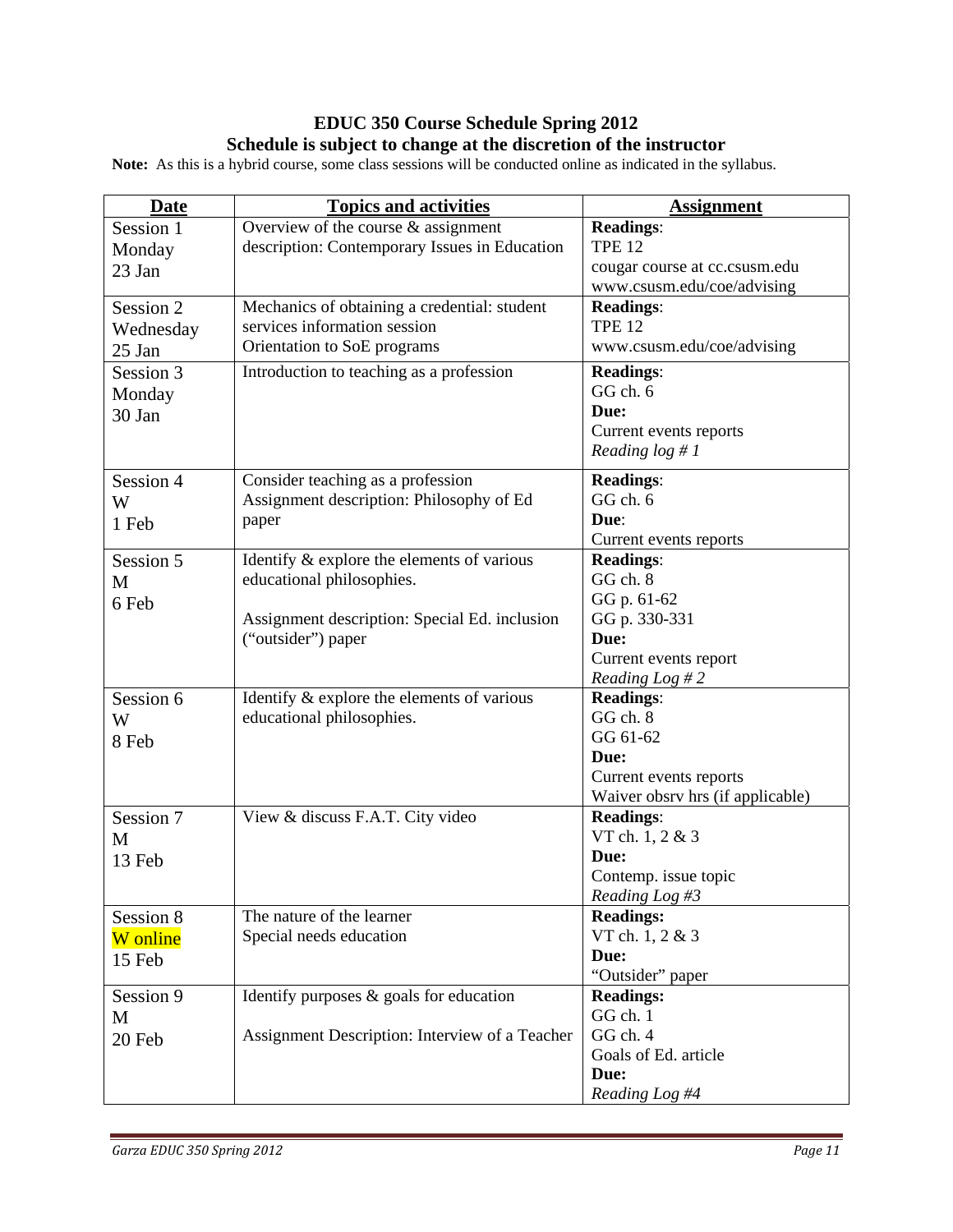| <b>Date</b> | <b>Topics and activities</b>                     | <b>Assignment</b>               |
|-------------|--------------------------------------------------|---------------------------------|
| Session 10  | The purposes $\&$ goals for education $\&$ their | <b>Readings:</b>                |
| W online    | relationship to curriculum                       | GG ch. 1                        |
|             |                                                  | GG ch. 4                        |
| 22 Feb      |                                                  | Goals of Ed. article            |
| Session 11  | Identify knowledge, skills & attitudes           | <b>Readings:</b>                |
| M           | of effective teachers                            | GG ch. 2                        |
| 27 Feb      |                                                  | Due:                            |
|             | Workshop: Contemporary Issues                    | Reading Log # $5$               |
| Session 12  | Identify knowledge, skills & attitudes           | <b>Readings:</b>                |
| W online    | of effective teachers                            | GG ch. 2                        |
| 29 Feb      |                                                  |                                 |
| Session 13  | Examine and determine relationships among the    | <b>Readings:</b>                |
| M           | components of instruction                        | GG chapter 5                    |
| 5 Mar       |                                                  | Due:                            |
|             |                                                  | Reading Log #6                  |
| Session 14  | <b>Instruction &amp; Creativity</b>              | <b>Readings:</b>                |
| W online    |                                                  | GG chapter 5                    |
| 7 Mar       |                                                  |                                 |
| Session 15  | Identify and describe various organizational     | <b>Readings:</b>                |
| M           | structures of schools                            | GG chapter 7                    |
| 12 Mar      |                                                  | Due:                            |
|             | Workshop: Contemp. Issues in Ed                  | Reading Log #7                  |
| Session 16  | Organizational structures of schools             | <b>Readings:</b>                |
| W online    |                                                  | GG chapter 7                    |
| 14 Mar      |                                                  | Due:                            |
|             |                                                  | Interview of a Teacher          |
|             |                                                  | Philosophy paper check in       |
|             | <b>SPRING BREAK</b>                              |                                 |
| Session 17  | Develop flow chart of structures of US           | <b>Readings:</b>                |
| М           | schooling governance & finance                   | GG ch. 9                        |
| 26 Mar      |                                                  | GG ch. 11                       |
| Session 18  | <b>Educational finance</b>                       | <b>Readings:</b>                |
| W online    |                                                  | GG ch. 11                       |
| 28 Mar      |                                                  |                                 |
| Session 19  | Ethics role play activity                        | <b>Readings:</b>                |
|             | Compare & contrast teacher rights &              | GG ch. 10                       |
| M           | responsibilities as well as those of student     | Professional Ethics article     |
| 2 Apr       |                                                  | <b>TPE 12</b>                   |
| Session 20  | Ethics, rights & responsibilities                | <b>Readings:</b>                |
| W online    | Revisiting TPE 12                                | GG ch. 10                       |
|             |                                                  | Professional Ethics article     |
| 4 Apr       |                                                  | <b>TPE 12</b>                   |
| Session 21  | Schooling in a diverse society                   | <b>Readings:</b>                |
| M           | Explore the process and role of creativity       | GG pages $13 - 19$              |
| 9 Apr       | Philosophy of Ed draft pair & share              | Due: Phil of Ed draft hard copy |
|             |                                                  |                                 |